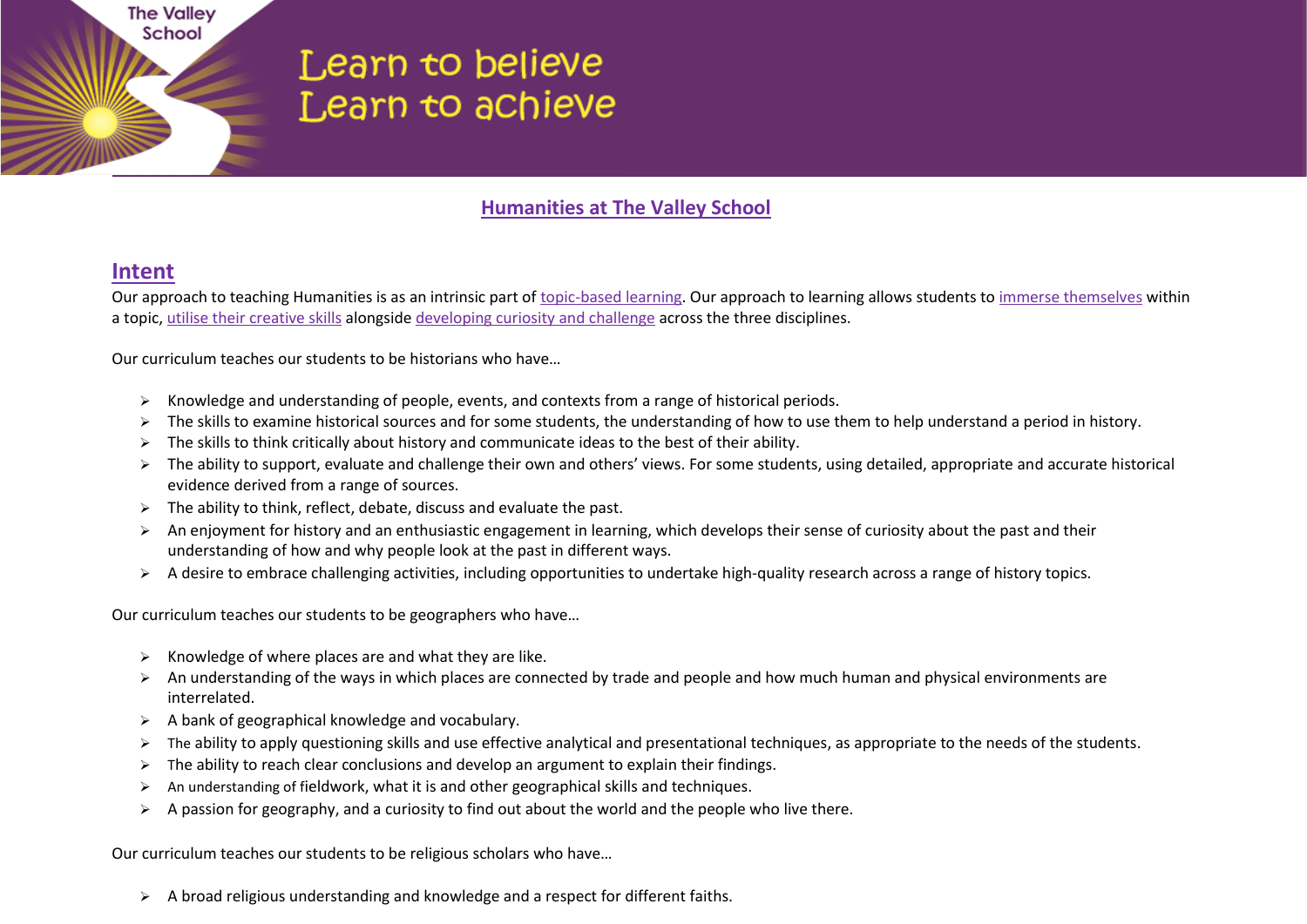- $\triangleright$  The ability to ask reflective questions about religion and for some of our students, to demonstrate an understanding of issues related to the nature, truth and value of religion.
- $\triangleright$  An understanding of how the beliefs, values, practices and ways of life work within the six religions studied.
- ▶ Where appropriate, the ability to think for themselves and take the initiative in, for example, asking questions, carrying out investigations, evaluating ideas and working constructively with others.
- $\triangleright$  Originality, imagination or creativity, which are shown in their responses to their learning in RE.
- $\geq$  The ability to link the study of religion and belief to personal reflections on meaning and purpose.

### **Implementation**

At The Valley School, we deliver Humanities as an integral part of our topic-based learning. Due to the needs of our students, some areas of the curriculum are visited more than once in order to embed skills and knowledge. As these are consolidated, they are built upon in order to extend students' understanding.

When constructing the curriculum, consideration was given to ensure an ambitious curriculum with the knowledge and cultural capital students need to succeed in life after their time at The Valley School. Within the boundaries of the National Curriculum, historical events, people and geographical locations have been chosen to represent the diverse world in which we live. The curriculum is enriched by celebrating local and national events throughout the year which enhance historical, geographical and religious learning.

Geography lessons include opportunities to:

- $\triangleright$  Investigate places
- $\triangleright$  Investigate patterns
- Discuss geographic subject matter

History lessons include opportunities to:

- $\triangleright$  Investigate and interpret the past
- $\triangleright$  Build an overview of world history

## **Impact**

Students will develop the historical, geographical and religious knowledge and skills to help them explore, navigate and understand the world around them and their place in it. Students will develop their knowledge and skills progressively as they move through the school, not only to enable them to meet the requirements of the National Curriculum but more importantly, to prepare them for adulthood.

Assessment in Humanities takes place using a range of formative strategies such as marking and feedback of work and verbal discussions with students, in line with our Marking and Feedback Policy. This monitoring of performance and progress helps to inform future planning and teaching to ensure that any gaps or misconceptions are corrected and to ensure that students develop their Humanities skills at their own pace, as appropriate and dependent upon their individual needs. Individuals or groups who need extra help or further challenge are supported through excellent lesson planning and effective use of Learning Partners.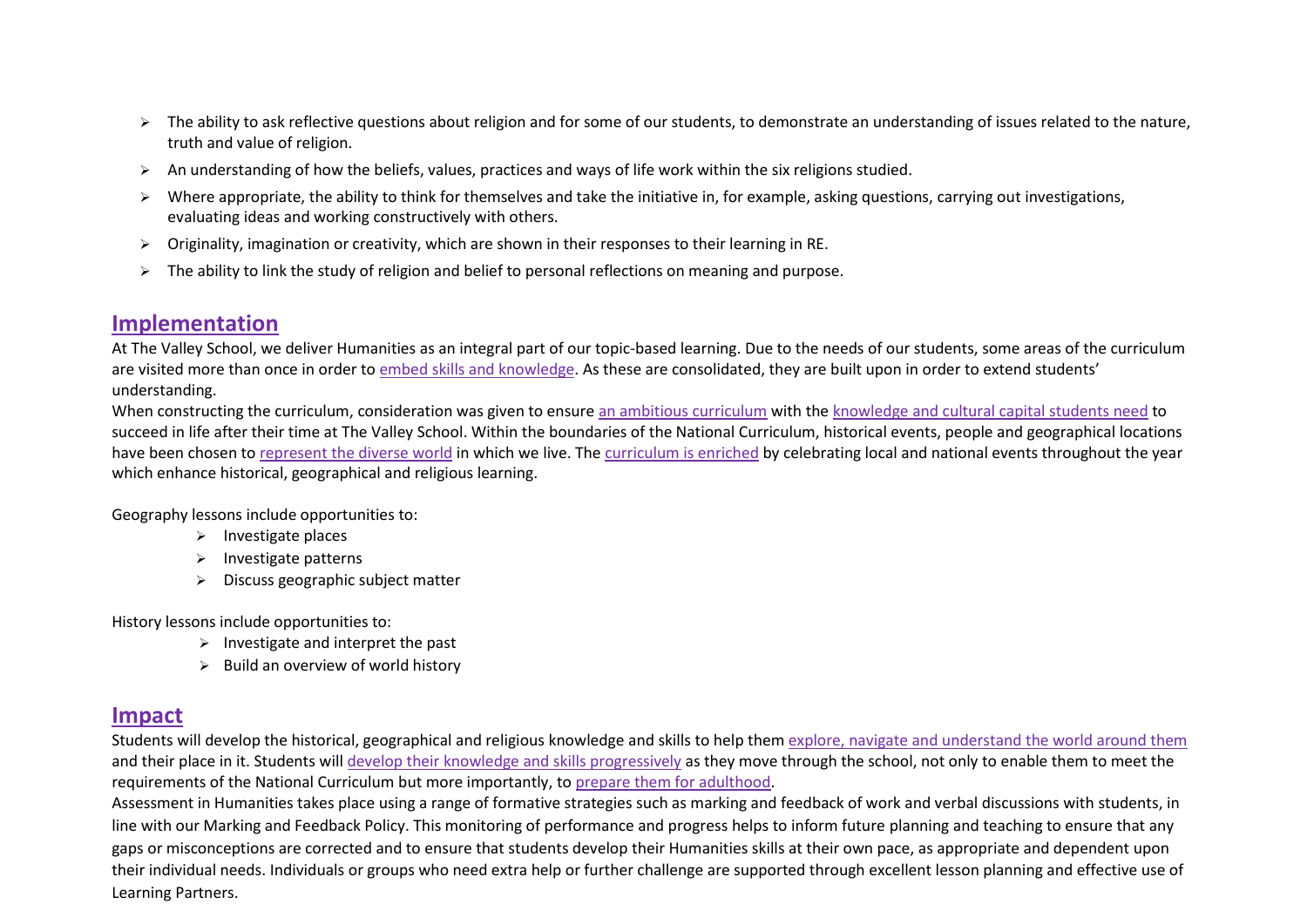# **Skills Progression Map for Humanities**

|      | History                                                                                                                                                                                                                                                                                                                                                                                                                                                                                                                                                                                                                                                                                                                                           |                                                     |                                                                                                                                                                                                                                                                                                                                                                                                                                                                                                                                                                                                                                                                                                                                                                                     |                                                                                                                                                                                                                                                                                                                                        |
|------|---------------------------------------------------------------------------------------------------------------------------------------------------------------------------------------------------------------------------------------------------------------------------------------------------------------------------------------------------------------------------------------------------------------------------------------------------------------------------------------------------------------------------------------------------------------------------------------------------------------------------------------------------------------------------------------------------------------------------------------------------|-----------------------------------------------------|-------------------------------------------------------------------------------------------------------------------------------------------------------------------------------------------------------------------------------------------------------------------------------------------------------------------------------------------------------------------------------------------------------------------------------------------------------------------------------------------------------------------------------------------------------------------------------------------------------------------------------------------------------------------------------------------------------------------------------------------------------------------------------------|----------------------------------------------------------------------------------------------------------------------------------------------------------------------------------------------------------------------------------------------------------------------------------------------------------------------------------------|
|      | Chronology<br>Depth of Historical Knowledge<br>Interpretations of History<br><b>Historical Enquiry</b><br>Organisation and Communication                                                                                                                                                                                                                                                                                                                                                                                                                                                                                                                                                                                                          |                                                     | Geography                                                                                                                                                                                                                                                                                                                                                                                                                                                                                                                                                                                                                                                                                                                                                                           | R.E.                                                                                                                                                                                                                                                                                                                                   |
| Year | Sequence events or objects in chronological order<br>Begin to describe similarities and differences in<br>artefacts<br>Begin to describe why people did things in the<br>past<br>Use a range of sources to find out characteristic<br>features of the past<br>Begin to identify different ways to represent the<br>past (e.g. photos, stories, adults talking about the<br>(past<br>Use as wide a range of sources as possible<br>Sort artefacts into 'then' and 'now'<br>Develop speaking and listening skills to ask and<br>answer questions related to different sources and<br>objects<br>Use time lines (3D with objects/ sequential<br>pictures), drawing, drama/role play, writing<br>(reports, labelling, simple recount),<br>researching | ➤<br>$\geqslant$<br>➤<br>$\geqslant$<br>➤<br>➤<br>➤ | Use simple fieldwork and observational skills to<br>study the geography of school and its grounds<br>Name the four countries and capital cities of the<br>United Kingdom and its surrounding seas<br>Identify physical and human landmarks of a capital<br>city, i.e. The River Thames and Buckingham Palace<br>Use world maps, atlases and globes to identify the<br>United Kingdom and its countries<br>Devise a simple map and use compass directions<br>(North, South, East and West)<br>Identify and know key physical features, including:<br>beach, cliff, coast, forest, hill, mountain, sea, ocean,<br>river, soil, valley, vegetation<br>Identify and know key human features, including:<br>city, town, village, factory, farm, house, office, port,<br>harbour and shop | Share personal beliefs, ideas and values and talk<br>about feelings<br>Name and explore some celebrations, worships or<br>rituals<br>Explore why it is important for some people to<br>belong to a religion<br>Identify some religious symbols and can discuss why<br>they are important<br>Discuss how my beliefs affect my behaviour |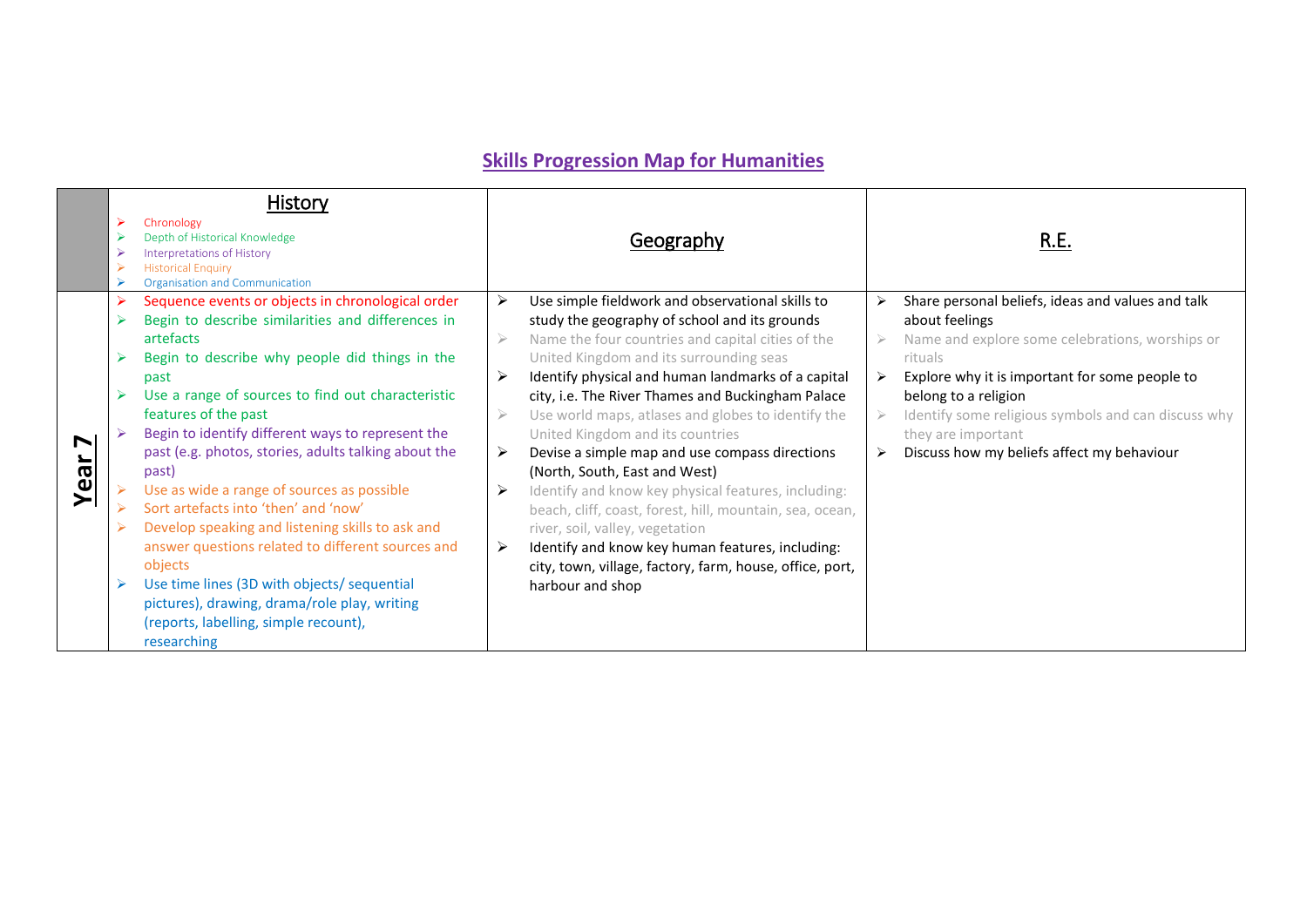| $\infty$<br>Year | Sequence artefacts closer together in time<br>⋗<br>Sequence events<br>➤<br>Sequence photos etc. from different periods of their<br>life<br>Describe memories of key events in lives<br>Find out about people and events in other times and<br>➤<br>describe similarities and differences<br>Compare pictures or photographs of people or<br>⋗<br>events in the past<br>Be able to identify different ways to represent the<br>past<br>Use a source - 'why, what, who, how, where' to ask<br>➤<br>questions and find answers<br>Sequence a collection of artefacts<br>Use of time lines<br>Discuss the effectiveness of sources<br>Class display, annotate photographs and ICT | Use simple fieldwork and observational skills to<br>study the geography of their school and its grounds<br>and the key human and physical features of its<br>surrounding environment<br>Devise a simple map and construct and use basic<br>symbols in a key<br>Use simple compass directions (North, South, East<br>and West) and locational and directional language<br>[for example, near and far; left and right], to<br>describe the location of features and routes on a<br>map<br>Name and locate the world's seven continents and<br>five oceans<br>Use world maps, atlases and globes to identify the<br>United Kingdom and its countries<br>Use aerial photographs and plan perspectives to<br>recognise landmarks and basic human and physical<br>features<br>Identify seasonal and daily weather patterns in the<br>United Kingdom and compare to other areas.<br>Identify the location of hot and cold areas of the<br>world in relation to the Equator and the North and<br>South Poles<br>Understand geographical similarities and<br>differences through studying the human and<br>physical geography of a small area of the United<br>Kingdom and somewhere else, i.e., Ghana | Explore religious stories and understand their<br>meanings<br>Name and explore a range of celebrations, worships<br>and rituals and note similarities where appropriate<br>Identify the importance of belonging to a religion for<br>some people and the impact it has on their lives<br>Identify and suggest meanings for religious symbols<br>and begin to use a range of religious words<br>Name different religious leaders and the<br>roles/impact they have<br>Ask questions to further my own understanding |
|------------------|-------------------------------------------------------------------------------------------------------------------------------------------------------------------------------------------------------------------------------------------------------------------------------------------------------------------------------------------------------------------------------------------------------------------------------------------------------------------------------------------------------------------------------------------------------------------------------------------------------------------------------------------------------------------------------|-----------------------------------------------------------------------------------------------------------------------------------------------------------------------------------------------------------------------------------------------------------------------------------------------------------------------------------------------------------------------------------------------------------------------------------------------------------------------------------------------------------------------------------------------------------------------------------------------------------------------------------------------------------------------------------------------------------------------------------------------------------------------------------------------------------------------------------------------------------------------------------------------------------------------------------------------------------------------------------------------------------------------------------------------------------------------------------------------------------------------------------------------------------------------------------------------|--------------------------------------------------------------------------------------------------------------------------------------------------------------------------------------------------------------------------------------------------------------------------------------------------------------------------------------------------------------------------------------------------------------------------------------------------------------------------------------------------------------------|
|------------------|-------------------------------------------------------------------------------------------------------------------------------------------------------------------------------------------------------------------------------------------------------------------------------------------------------------------------------------------------------------------------------------------------------------------------------------------------------------------------------------------------------------------------------------------------------------------------------------------------------------------------------------------------------------------------------|-----------------------------------------------------------------------------------------------------------------------------------------------------------------------------------------------------------------------------------------------------------------------------------------------------------------------------------------------------------------------------------------------------------------------------------------------------------------------------------------------------------------------------------------------------------------------------------------------------------------------------------------------------------------------------------------------------------------------------------------------------------------------------------------------------------------------------------------------------------------------------------------------------------------------------------------------------------------------------------------------------------------------------------------------------------------------------------------------------------------------------------------------------------------------------------------------|--------------------------------------------------------------------------------------------------------------------------------------------------------------------------------------------------------------------------------------------------------------------------------------------------------------------------------------------------------------------------------------------------------------------------------------------------------------------------------------------------------------------|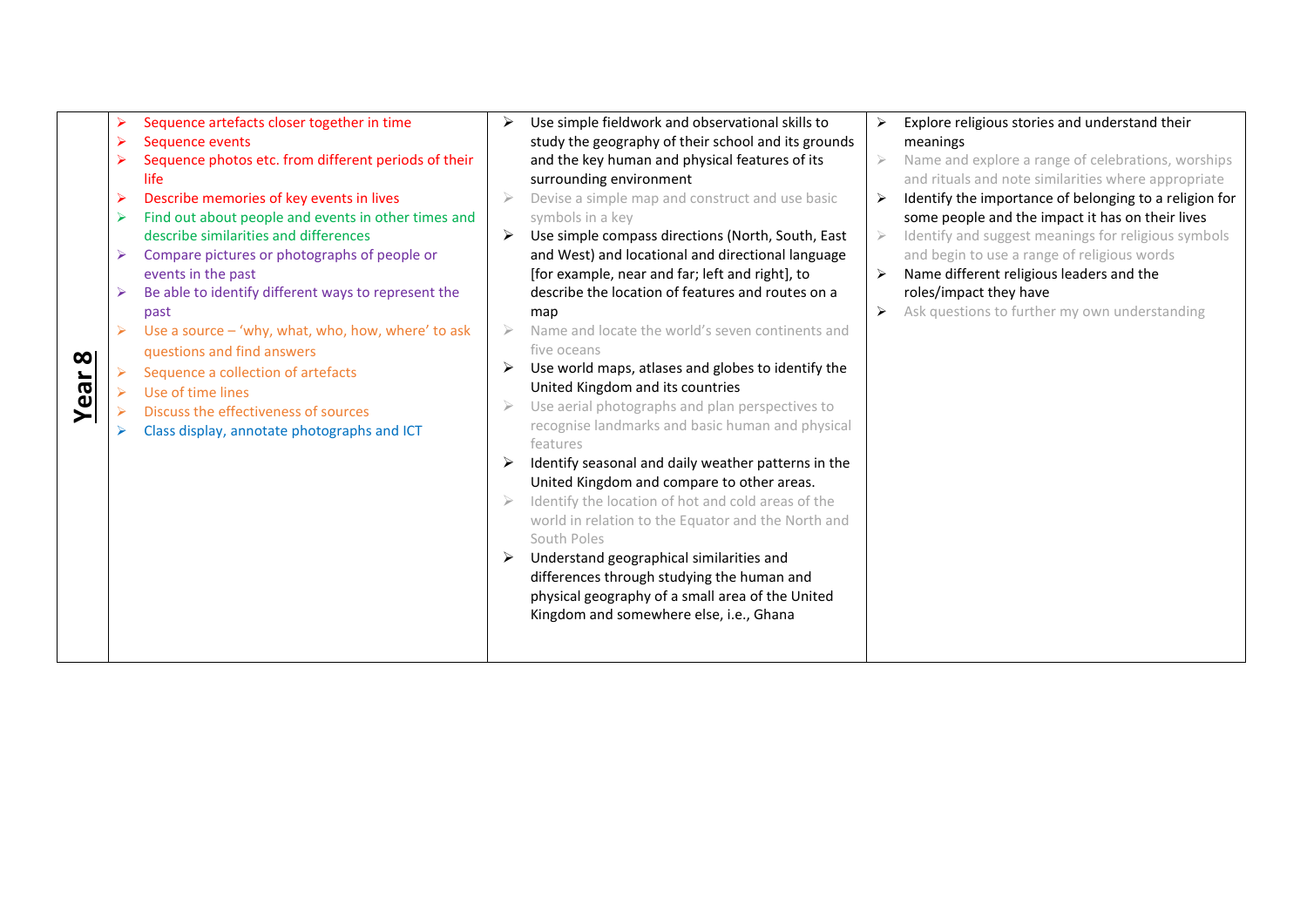| Place the time studied on a time line<br>Sequence events or artefacts<br>➤<br>Use dates related to the passing of time<br>Find out about everyday lives of people in time<br>studied<br>Compare with our life today<br>Identify reasons for and results of people's actions<br>Understand why people may have had to do<br>something<br>Study change through the lives of significant<br>individuals (e.g. Queen Elizabeth I and Queen<br>Elizabeth II)<br>σI<br>Identify and give reasons for different ways in which<br>Year<br>the past is represented<br>Distinguish between different sources and evaluate<br>their usefulness<br>Look at representations of the period - museum<br>➤<br>cartoons, etc.,<br>Use a range of sources to find out about a period<br>➤<br>Observe small details - artefacts, pictures<br>➤<br>Select and record information relevant to the<br>study<br>Begin to use the library, e-learning for research<br>➤<br>Ask and answer questions<br>Communicate knowledge and understanding in a<br>variety of ways - discussions, pictures, writing,<br>annotations, drama, models | Use fieldwork to observe, measure, record and<br>present the human and physical features in the<br>local area<br>Use maps to look at environmental regions, key<br>physical and human characteristics, countries, and<br>major cities.<br>Use maps, atlases and globes to locate countries<br>➤<br>and describe features studied<br>Trade links and the distribution of natural resources<br>including energy, food, minerals and water.<br>Understand geographical similarities and<br>differences through the study of human and<br>physical geography of a region of the United<br>Kingdom and elsewhere in the world.<br>Earthquakes and volcanoes<br>≻ | Describe the key aspects of some religions,<br>especially the important figures, stories and<br>traditions<br>Identify the similarities and differences between<br>religions<br>Use key vocabulary when discussing the religions<br>studied<br>Discuss personal religious views.<br>Identify some religious figures from whom believers<br>find inspiration |
|----------------------------------------------------------------------------------------------------------------------------------------------------------------------------------------------------------------------------------------------------------------------------------------------------------------------------------------------------------------------------------------------------------------------------------------------------------------------------------------------------------------------------------------------------------------------------------------------------------------------------------------------------------------------------------------------------------------------------------------------------------------------------------------------------------------------------------------------------------------------------------------------------------------------------------------------------------------------------------------------------------------------------------------------------------------------------------------------------------------|-------------------------------------------------------------------------------------------------------------------------------------------------------------------------------------------------------------------------------------------------------------------------------------------------------------------------------------------------------------------------------------------------------------------------------------------------------------------------------------------------------------------------------------------------------------------------------------------------------------------------------------------------------------|-------------------------------------------------------------------------------------------------------------------------------------------------------------------------------------------------------------------------------------------------------------------------------------------------------------------------------------------------------------|
|----------------------------------------------------------------------------------------------------------------------------------------------------------------------------------------------------------------------------------------------------------------------------------------------------------------------------------------------------------------------------------------------------------------------------------------------------------------------------------------------------------------------------------------------------------------------------------------------------------------------------------------------------------------------------------------------------------------------------------------------------------------------------------------------------------------------------------------------------------------------------------------------------------------------------------------------------------------------------------------------------------------------------------------------------------------------------------------------------------------|-------------------------------------------------------------------------------------------------------------------------------------------------------------------------------------------------------------------------------------------------------------------------------------------------------------------------------------------------------------------------------------------------------------------------------------------------------------------------------------------------------------------------------------------------------------------------------------------------------------------------------------------------------------|-------------------------------------------------------------------------------------------------------------------------------------------------------------------------------------------------------------------------------------------------------------------------------------------------------------------------------------------------------------|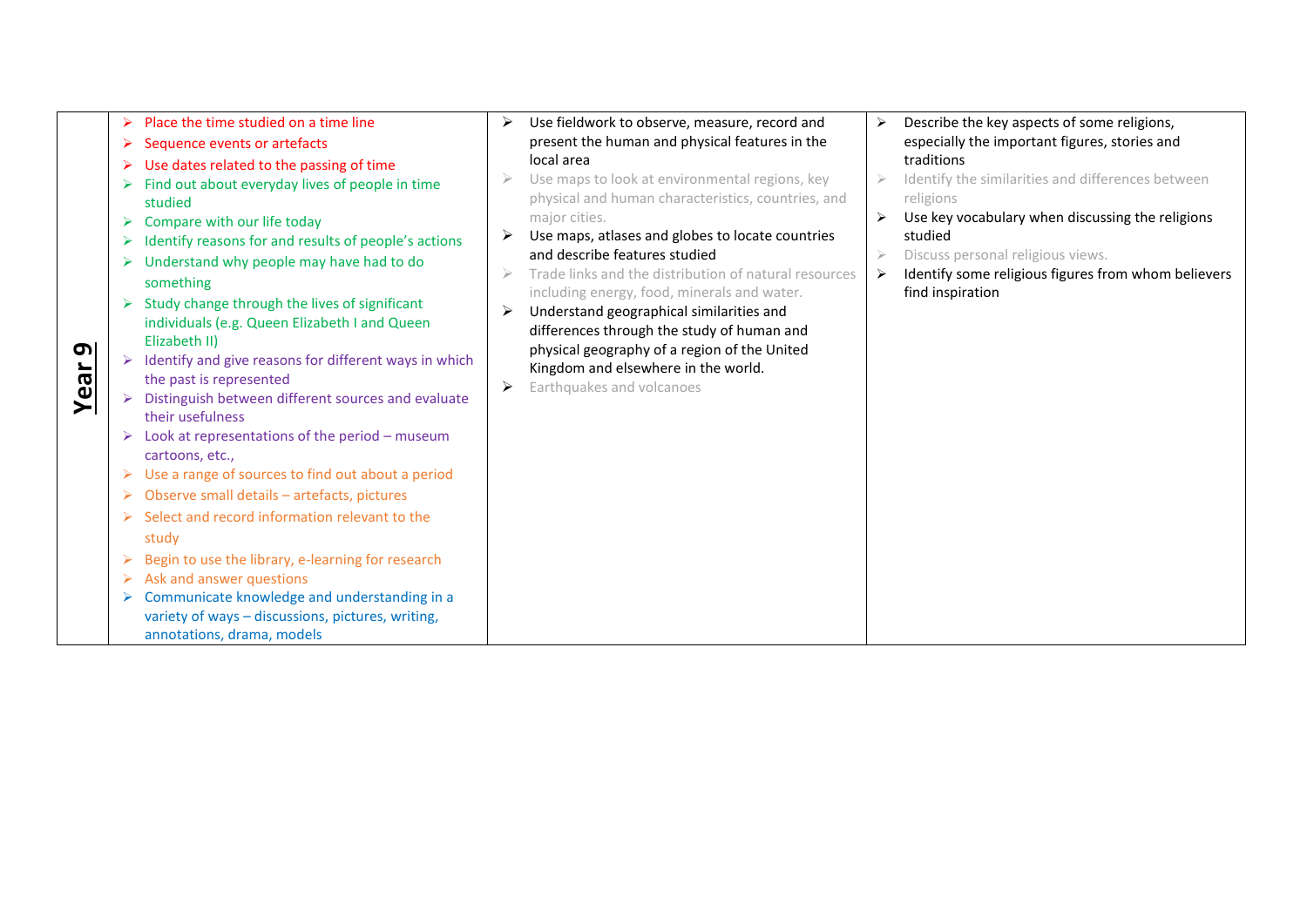|      | Place events from period studied on a time line      | ➤ | Use maps to look at environmental regions, key         | Describe the key aspects of religions, especially the  |
|------|------------------------------------------------------|---|--------------------------------------------------------|--------------------------------------------------------|
|      | Use terms related to the period and begin to date    |   | physical and human characteristics, countries, and     | important figures, stories and traditions and how      |
|      | events                                               |   | major cities.                                          | these influence the beliefs and values of others       |
|      | Understand more complex terms e.g. BCE/AD            |   | Use maps, atlases and globes to locate countries       | Identify and describe the similarities and differences |
|      | Use evidence to reconstruct life in time studied     |   | and describe features studied                          | between religions being studied                        |
|      | Identify key features and events                     |   | Significant physical features in the world, i.e. seven | Understand what it means to belong to a certain        |
|      | Look for links and effects in time studied           |   | wonders                                                | faith                                                  |
|      | Offer a reasonable explanation for some events       |   | Understand geographical similarities and               | Use key vocabulary relating to the religion being      |
|      | Develop a broad understanding of ancient             |   | differences through the study of human and             | studied, i.e., Imam, Synagogue, Vicar                  |
| 의    | <b>Civilisations</b>                                 |   | physical geography of a region of the United           | Discuss my own and others' religious views with        |
|      | Look at the evidence available and begin to evaluate |   | Kingdom and elsewhere in the world.                    | respect                                                |
|      | the usefulness of different sources                  |   |                                                        |                                                        |
| Year | Use of text books and historical knowledge<br>➤      |   |                                                        |                                                        |
|      | Use evidence to build up a picture of a past event   |   |                                                        |                                                        |
|      | Choose relevant material to present a picture of one |   |                                                        |                                                        |
|      | aspect of life in time past                          |   |                                                        |                                                        |
|      | Ask a variety of questions                           |   |                                                        |                                                        |
|      | Use the library and e-learning for research          |   |                                                        |                                                        |
|      | Know the period in which the study is set            |   |                                                        |                                                        |
|      | Display findings in a variety of ways                |   |                                                        |                                                        |
|      | Work independently and in groups to answer           |   |                                                        |                                                        |
|      | historical questions                                 |   |                                                        |                                                        |